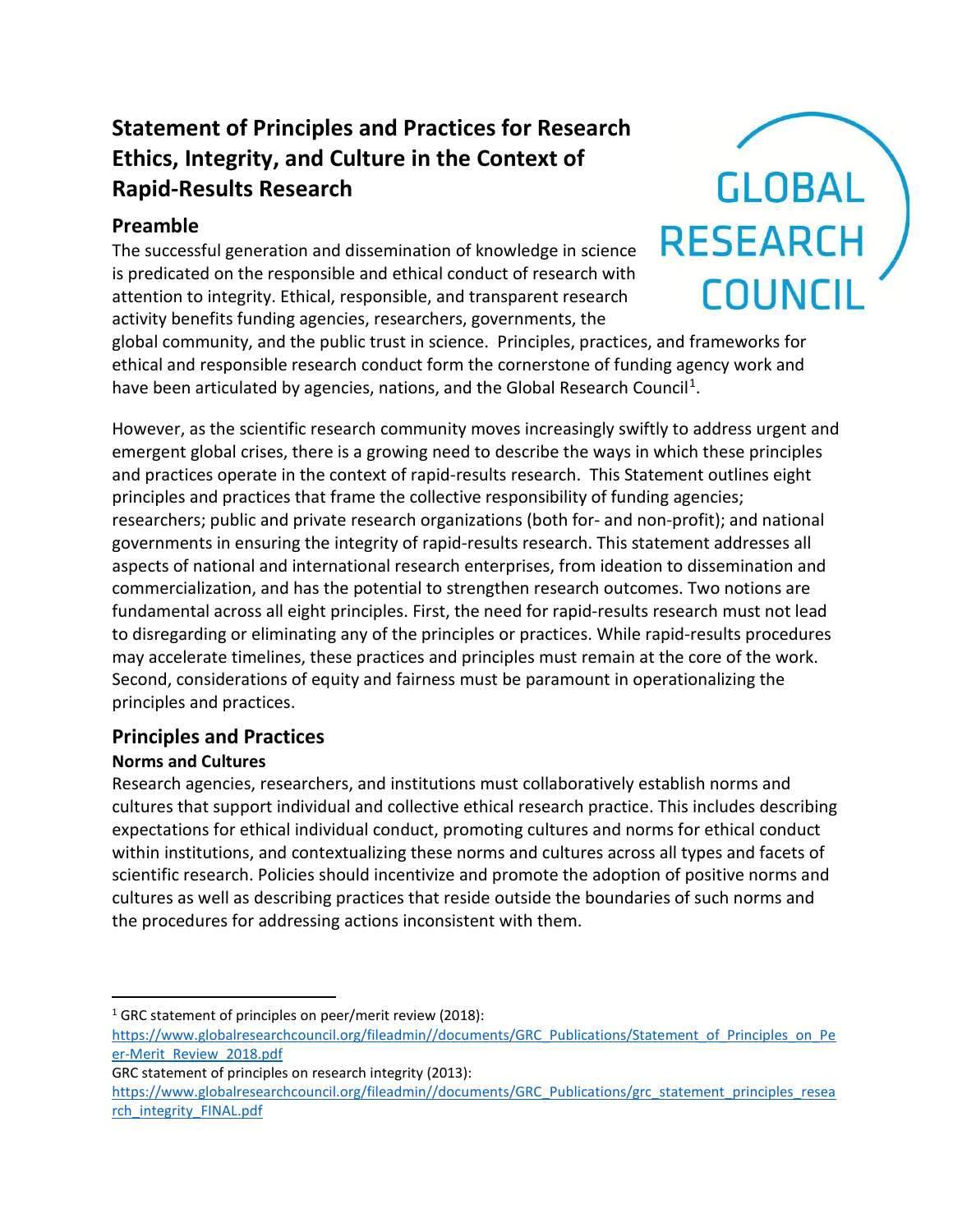#### **Integrity**

Funding agencies should describe the ways in which research integrity is operationalized. In partnership with institutions and researchers, agencies should describe how honesty, accountability, professional courtesy, fairness, equity and inclusion, and good stewardship are reflected across all aspects of the scientific process, from proposal to funding to dissemination. While the pace of these operations may shift in the context of rapid-results research, these facets of integrity must be maintained.

#### **Merit Review**

Proposals for scientific research should be assessed in ways that are consistent with the GRC [Statement of Principles on Peer/Merit Review,](chrome-extension://efaidnbmnnnibpcajpcglclefindmkaj/viewer.html?pdfurl=https%3A%2F%2Fwww.globalresearchcouncil.org%2Ffileadmin%2F%2Fdocuments%2FGRC_Publications%2FStatement_of_Principles_on_Peer-Merit_Review_2018.pdf&clen=238267&chunk=true) which includes attention to expert assessment, impartiality, appropriateness, transparency, confidentiality, integrity and ethical considerations, and equity with respect to gender, diversity, and inclusion. In the context of rapid-results research, the merit review process is likely to be accelerated. Funding agencies should transparently establish guidelines that govern rapid-results merit review and consider ways to innovate processes to accelerate review during times of urgent need.

#### **Mitigate Conflicts**

Fully and transparently disclosing all relevant activities and information that bear on potential conflicts of interest and commitment is part of the broader set of researchers' responsibilities to ensure research integrity. If not carefully managed, conflicts of interest<sup>[2](#page-1-0)</sup> and conflicts of commitment<sup>[3](#page-1-1)</sup> can distort the research process. For researchers to fulfill their responsibility to disclose, funding agencies and institutions must make clear what information should be disclosed and how. Rapid-results research can increase the need for multilateral collaboration, which in turn can require additional attention to disclosing, understanding, and mitigating potential conflicts. Clarity and consistency on the part of funding agencies regarding disclosure requirements for rapid-results programs is essential.

#### **Intellectual Property**

Funding agencies should implement policies that protect the privacy of the proprietary and personal information and intellectual property contained in research proposals, review data, and post-award data to prevent inappropriate disclosure of non-public results or research misappropriation*.* Specific risks related to disclosure in rapid-results research include pressure to disseminate research findings, produce tangible products to address emergent time-sensitive threats, and the need for public-private partnerships to conduct scientific inquiry. Funding agencies should develop both general and specific guidelines related to information sharing and the need for peer review of findings to ensure public trustworthiness of science.

#### **Principled Collaboration**

A wide variety of collaborations – across institutions, between public and private entities, and across international borders – are critical to advance the frontiers of science as well as address

<span id="page-1-0"></span><sup>2</sup> *Conflicts of interest* are defined as situations in which individuals or organizations have financial or other interests that may directly and significantly affect the design, conduct, reporting, or funding of research.

<span id="page-1-1"></span><sup>3</sup> *Conflicts of commitment* are defined as situations in which an individual accepts or incurs conflicting obligations between or among multiple employers or other entities.